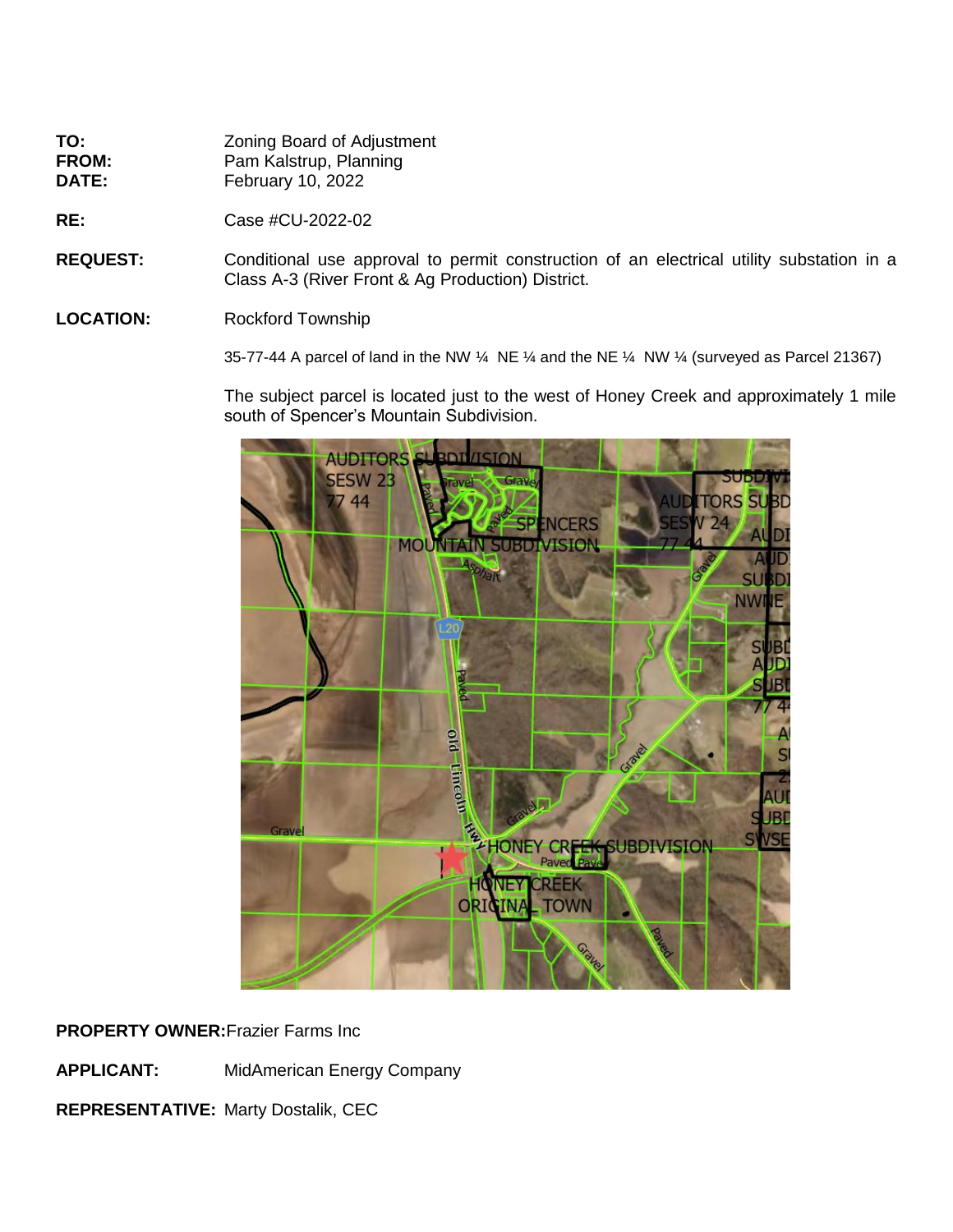**GENERAL** MidAmerican Energy Company has made this request in order to allow them to construct<br> **INFORMATION:** an electrical substation to provide efficient utility service to the area. See Attachment #1. an electrical substation to provide efficient utility service to the area. See Attachment #1.

> The applicant has provided the following photographs of existing substations that are similar to the proposed substation to depict the proposed site development. See Attachment #2.

**SITE REVIEW:** The applicant, MidAmerican Energy Company proposes to purchase a 5 acre parcel of land, which is part of a parcel owned by Frazier Farms Inc. The sketch plat process and approval of the Plat of Survey is in progress.

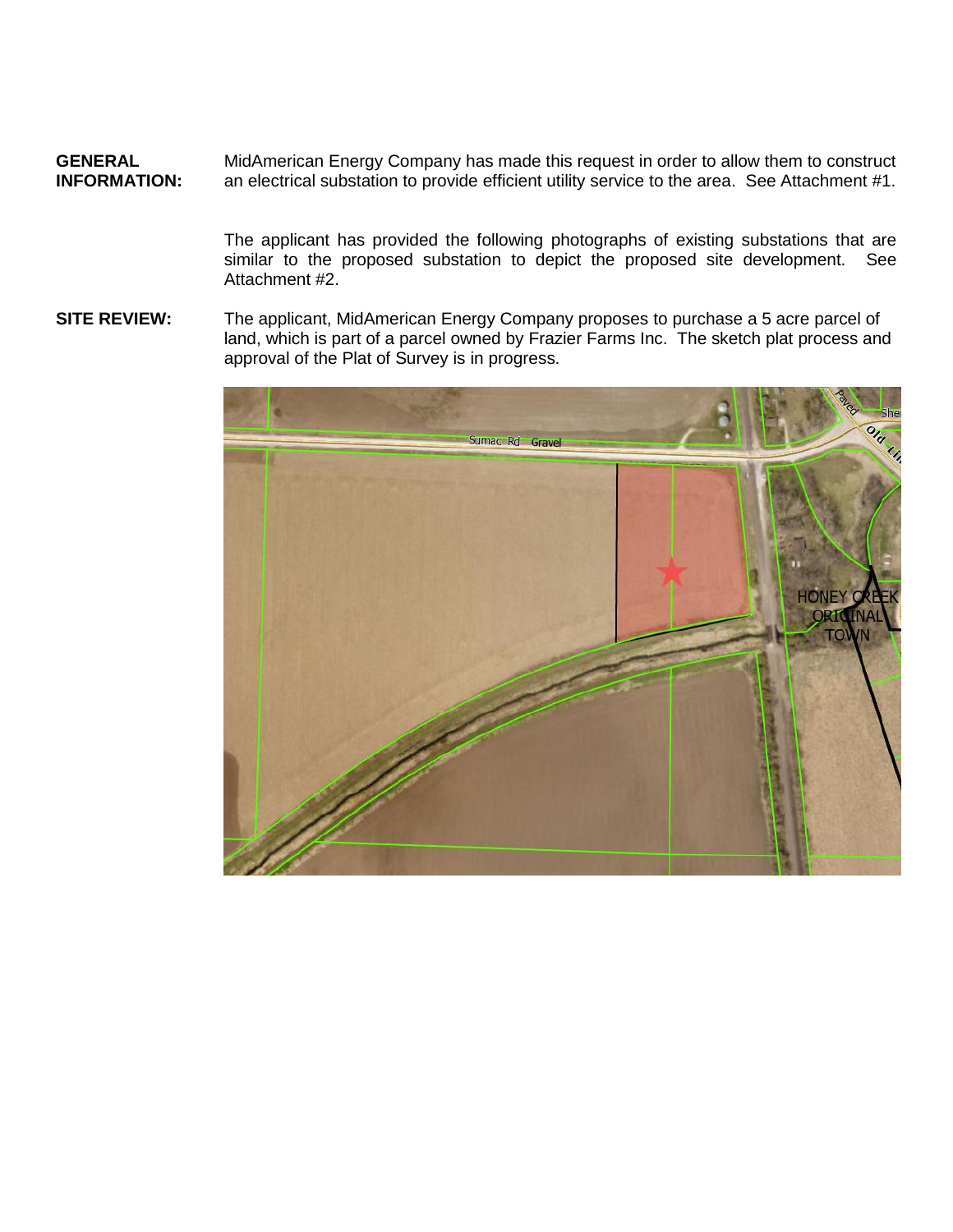## **AREA REVIEW:** The properties in the County near the site are a mixture of rural residential and agricultural land uses.



**LAND USE PLAN:** This Plan designates the Future Land Use of this area as Agricultural. The Class A-3 (River Front & Ag Production) District does recognize utility stations, as denoted below, as a permitted conditional use.

> The Land Use Plan, in Goal 3, states a Goal for Infrastructure and Facilities, is to provide adequate, efficient and appropriate public utilities and services to existing and future residential, commercial and industrial uses.

**CURRENT ZONING:** The subject parcel is located in a Class A-3 (River Front & Ag Production) District.

Section 8.012.030.02 of the Code states that the following conditional use shall be permitted in a Class A-3 (River Front & Ag Production) District, when authorized in accordance with the requirements of 8.096:

.02 Transformer stations, booster stations, utility stations, and radio or television transmitter and towers, when operating requirements necessitate locating in the district; provided there is no yard or garage for service or storage, or any building for general administrative or sales offices, and further provided, that the premises upon which such use is erected shall be appropriately landscaped, screened and maintained so as to be in harmony with the general appearance of the surrounding area, and not objectionable as to noise, odor, vibration or other disturbances. The minimum lot area and front yard setback may be waived by the Board only on finding that the waiver will not create a detrimental effect on adjacent properties.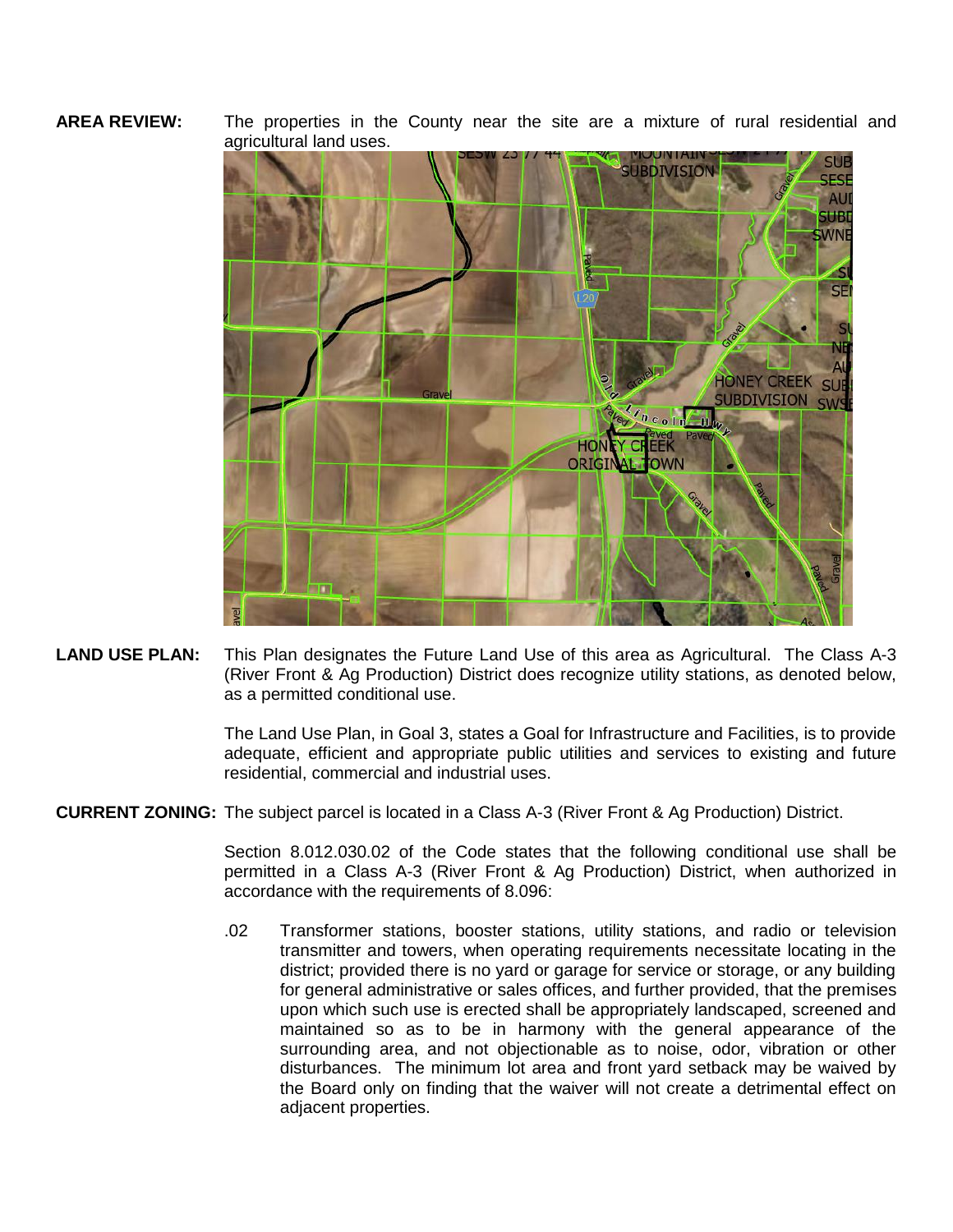Section 8.096.030.03 of the County Code states:

- .03 The Board shall have the power to hear and decide only such appeals for conditional uses as the Board is specifically authorized to pass on by the term of this Ordinance; to decide such questions as are involved in determining whether conditional uses should be granted; and to grant conditional uses with such conditions and safeguards as are appropriate under this Ordinance; or to deny conditional uses when not in harmony with the purpose and intent of this Ordinance. In reviewing an application for a conditional use permit, findings based on the following criteria shall be made and serve as the basis for approval or denial of the request:
	- A. Does the proposed use conform to the Land Use Policy Plan?
	- B. Is the site suitable for the proposed use? Such factors as size and shape of the property, topographic conditions, soil conditions to support water and septic systems, accessibility to transportation facilities, and soil erosion problems shall be considered.
	- C. Is the proposed use compatible with surrounding property use? Such factors as the activities and function of the proposed use should be considered to determine if the proposed use conflicts with or reduces the usefulness or value or creates other negative impacts on adjoining property or properties in the general area, including public health, safety and welfare.
	- D. Is the adjoining road system adequate to accommodate the proposed use in terms of the present traffic volume vs. road capacity and the general condition of the road system?
	- E. Can adequate measures be taken to minimize any potential adverse impacts on adjoining property? If so, stipulate such measures as required by the ordinance or special conditions that would be required.
	- F. Does the conditional use comply with all conditions imposed on it by the provisions of the district in which such conditional use may be authorized?
- **FLOOD HAZARD:** The Flood Insurance Study prepared by the Federal Emergency Management Agency for the County designates the property as being in a Zone AE (Areas subject to inundation by the 1-percent-annual-chance flood event determined by detailed methods.)
- **ROADS & TRAFFIC:** Access to the subject property is gained from Overland Trail, a gravel county road. The 2016 Iowa Department of Transportation Traffic Flow Map indicated an average traffic flow of 140 vehicles per day.